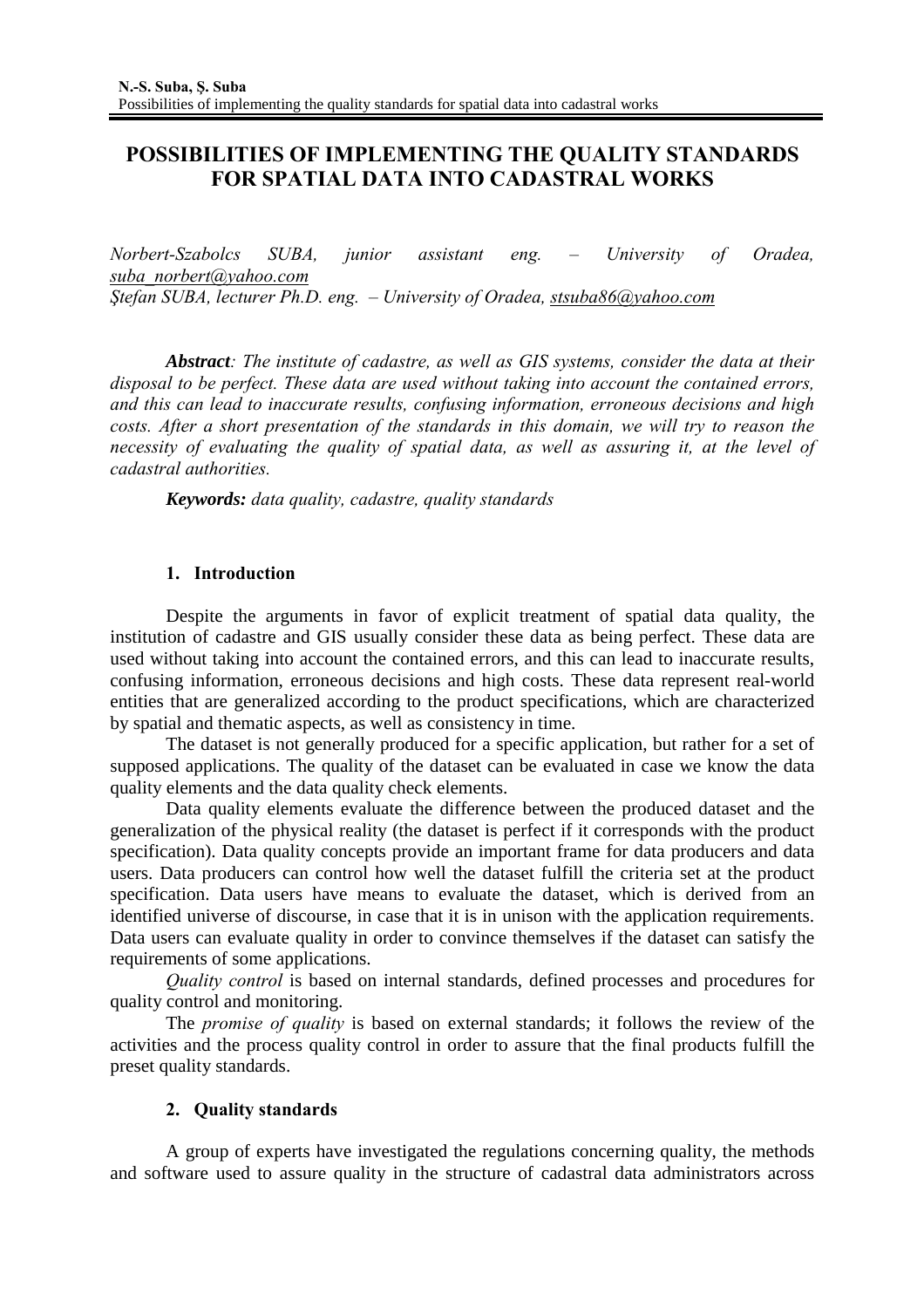Europe. There have been abundant specifications everywhere of spatial positioning quality, in many cases thematic accuracy and completeness was specified, and only in a few cases elements concerning the actuality of the data and logical consistency is mentioned.

*Generally, quality management was considered as a cost, a surplus expenditure, and not a force which leads to a change.* Quality management is considered to be important, but its strategic potential is not as highly rated as it should be.

Based on this investigation, we can state that there is a clear necessity to develop procedures for assuring quality.

#### **3. The motivation behind introducing quality standards**

The National Agency for Cadastre and Land Registration (A.N.C.P.I.) has an important contribution in the build-up and development of the National Infrastructure of Spatial Data, which is defined as the totality of technologies, standards, protocols, system accesses and policies necessary to harmonize the geospatial databases and assuring the access to spatial information.

The data acquired, taken and stored by the A.N.C.P.I. can become reference data for other structures of spatial data, mostly because any information in G.I.S. is positioned in space. Knowing the quality of these data is vital.

The European Committee initiated the development of the European Infrastructure for Spatial Data by issuing the INSPIRE directive. This directive creates a legal and a technical frame for the foundation and activity for a spatial data infrastructure in Europe. The INSPIRE politics also extends the system in other sectors, like transportation, industry, agriculture, energy domain. It is also intended to be extended for environmental problems.

The directive establishes the requirements for metadata and acknowledgement of spatial data quality as being one of the key criteria in the administration and usage of spatial data.

Because of that, structures of cadastral data administration should have information about quality reported in the form of metadata.

It is important that information concerning quality to be sure and data acquisition methods to be known to the smallest detail. By using quality standards, the administrational structures of cadastral data can assure these conditions.

#### **4. Interpretation of the reference dataset quality concept**

Quality can have multiple interpretations based on the work phase, based on the data lifecycle, in the usage phase. ISO19100 quality standards can be used in this process for defining and reporting the quality of data

| <b>Phase</b>                | Documents of<br>quality              | Objectives of quality                      | <b>Quality verification</b><br>methods | Level at which<br>verification occurs                           |
|-----------------------------|--------------------------------------|--------------------------------------------|----------------------------------------|-----------------------------------------------------------------|
| <b>Before</b><br>production | Data requirement<br>model is defined | <b>Quality requirements</b><br>are defined | Investigation of user<br>requirements  | Classification of the<br>characteristic feature<br>of the level |

Table 1. Model of data requirements [according to Antti Jakobsson ]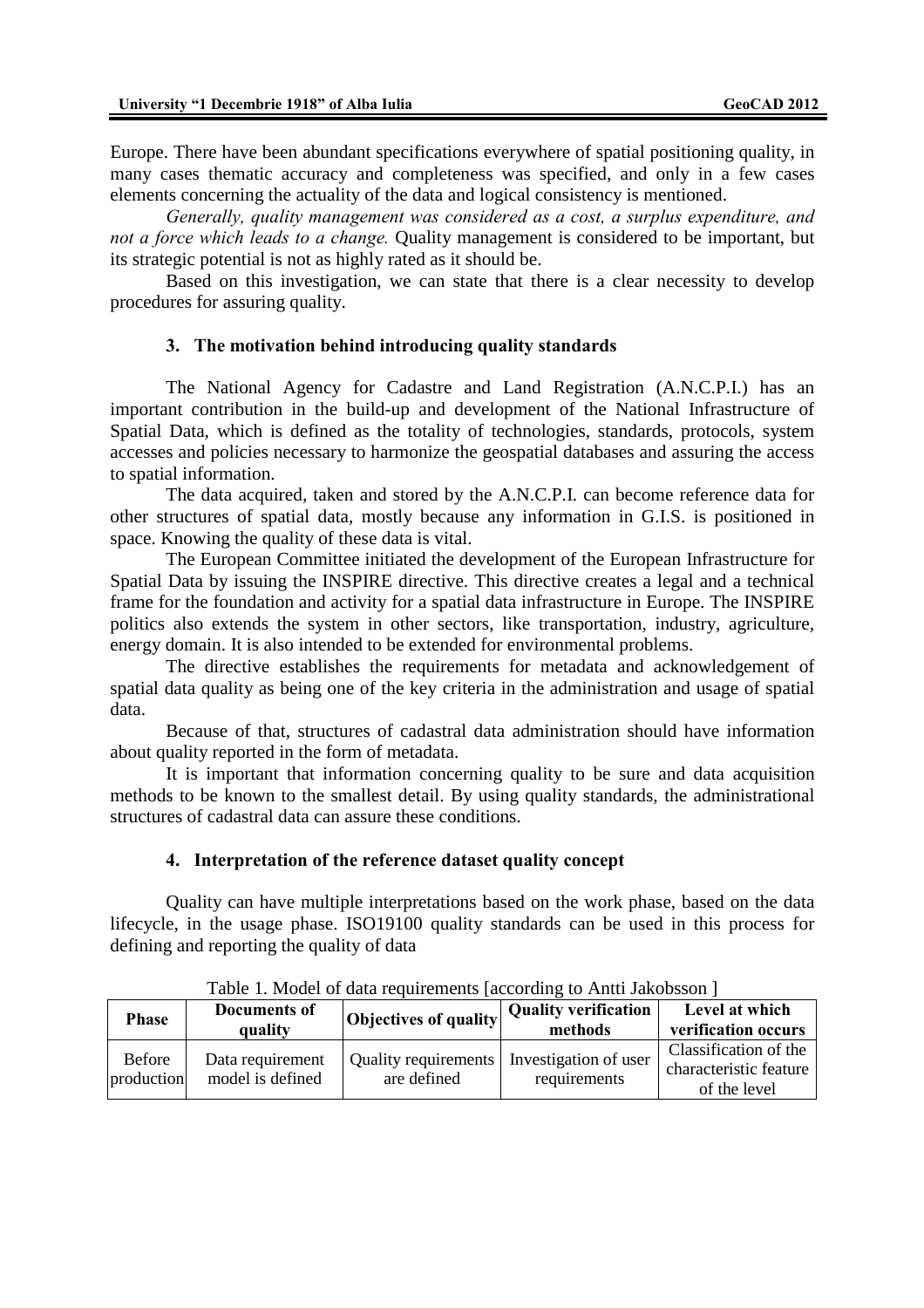| During<br>production | Database – creation<br>process history | Knowing the<br>specifications<br>Introducing<br>anticipated data<br>qualities in the<br>database | Inspection<br>(verification) | Verification of<br>elements (expl.<br>positioning precision) |
|----------------------|----------------------------------------|--------------------------------------------------------------------------------------------------|------------------------------|--------------------------------------------------------------|
| After<br>production  | $Metadata - Reporting$<br>the test     | Conformity is<br>compared with<br>quality requirements                                           | Evaluation<br>Reports        | At the dataset level                                         |

The quality management principle should be applied in the production process. It is recommended to introduce the data production management procedure, as well as the ISO9000 principles. This standard is not the standard for one product, but a general standard of the quality assuring system, and has three domains of regulation:

- projecting the production or the service
- process control
- documenting the activity

Organizations can certify the quality of processes.

# **5. Implementing the quality standards at the level of National Agencies of Cadastre and Land Registry**

First of all, the needs should be identified – and also we can already note that applying these standards is a long process; also, some organizations normally have some existing elements; in this way, they can integrate in this project, and a pilot project is recommended for clarifying the omissions.

The implementation of standards starts with necessities, more precisely from the identification of needs/necessities. The most important aspect, for which we attend for when applying the quality standards, is the requirements of the clients (users). There are many points of view, we must take into account:

- the quality requirements (declared or imaginary) as levels of quality conformity
- the cost to evaluate the quality
- reporting quality
- legal basis (legal requirements)

Different spatial date infrastructures are taken into account when analyzing data quality. For this, based on the requirements of the clients, quality elements and sub-elements are created, according to ISO19113. These standards can change in time, and can be used together with other standards from that family, for example.

Applying the standards should be made at the level of project management on internal level.

| <b>Phase</b>  | <b>Scope</b>                | <b>ISO</b> Standard | Guidance                                         |
|---------------|-----------------------------|---------------------|--------------------------------------------------|
| Data          |                             |                     | General guidance from ISO19131, ISO19114         |
| specification | Quality model               | ISO19131            | explains the means to set the quality conformity |
|               |                             |                     | level                                            |
| Production    | Logical<br>consistency test | ISO19114            | Completely automatic control, software           |
|               |                             |                     | independent instruments for testing the logical  |
|               |                             |                     | coherence                                        |

Table 2. Directing lines of standard implementation [according to Antti Jakobsson ]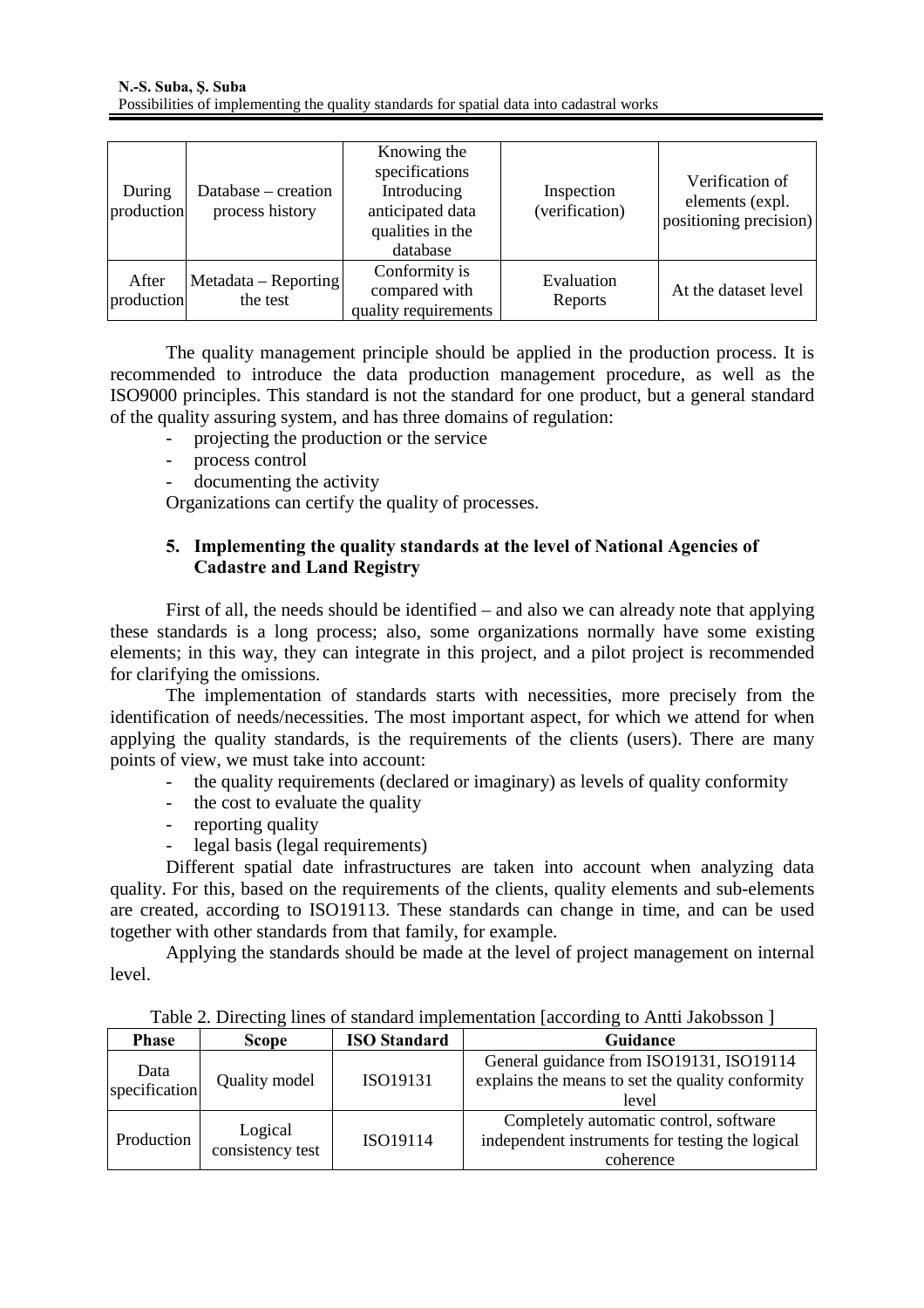|                       | Metadata<br>production                        | ISO19115<br>ISO19113  | Must be incorporated in the production process<br>and also in the software                                                                                                      |  |
|-----------------------|-----------------------------------------------|-----------------------|---------------------------------------------------------------------------------------------------------------------------------------------------------------------------------|--|
|                       | Database quality<br>measure                   | ISO19113<br>ISO19138  | These are usually based on the quality model                                                                                                                                    |  |
| Quality<br>evaluation | Quality test                                  | ISO19114<br>ISO2859-4 | ISO2859 is taken into account for revealing the<br>samples. ISO2859-4 is useful for evaluation<br>purposes. For positional accuracy, there are<br>standards which could be used |  |
| Metadata              | Reported quality                              | ISO19115              | Must be reported in conformity with the                                                                                                                                         |  |
| Metadata<br>exchange  | Metadata<br>catalogue,<br>metadata to clients | ISO19139              | requirements. Numerical results can be useful in a<br>variety of different applications                                                                                         |  |

#### *Assuring the quality in the process of creating cadastral maps*

The elaboration process of the cadastral maps has always been a very well defined operation, carried out by specialists, with respect to the good intentions about their quality.

In different times, correct elaboration was obstructed by conditions created by society, the political environment and finances. In our days, there is a necessity to anew the process of creating cadastral maps, and with this, the assuring of quality on new basis. Some reasons to sustain these affirmations:

- the economical and social conjuncture has changed
- society, based on private property, created a new real estate market, which expects an authentic land registry. The safety of the property and the real estates became a social necessity
- the private sector became an important part in the elaboration of the final products (maps)
- consolidation of the available services is necessary, as there's an increase in demands for quality products and services
- European integration imposes the necessity to align the services, the product elaboration methods and the regulations, to international normatives
- IT solutions make possible to switch from analogue maps to digital ones, making possible to link these products with land registry

Transforming the methodology to create maps supposes the re-evaluation of quality assurance because:

- the expectations and requirements of the beneficiaries (in our case citizens, organizations, society) are very well defined regarding the maps and the inventories/registries based on them
- the financer expects high quality products
- the interests of the governmental organizations, which represent the financer (OCPI, ANCPI) is that the job quality should be high
- the financial interest of the executor is to elaborate quality works

Assurance of quality when creating maps is realized on 3 levels:

1. – project coordination level

The project needs a central regulation and it is realized by integrating the financial, political and professional interests at a high level.

- Objective: main regulation at the level of the whole country
- Participants: organizations with national responsibilities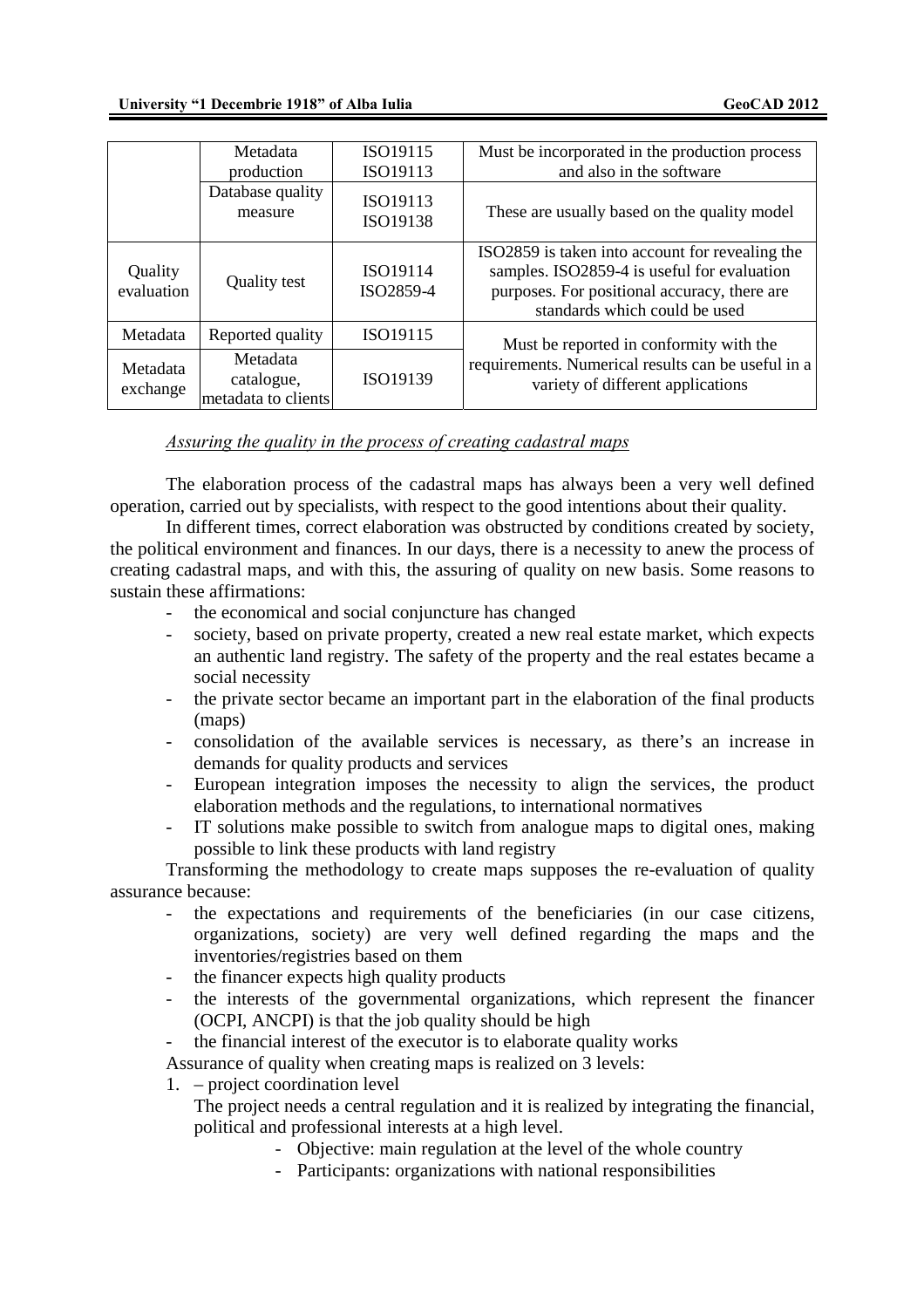2. – production process level

Here belong all institutional procedures, of management, execution and control, in al processes of the elaboration.

- Objective: regulations for all operations in order to elaborate the product
- Participants: executioner and beneficiary
- 3. technological level

Contains all the quality control procedures and associated methods of certification for the technology used.

- Objective: professional revision of measuring techniques
- Participants: executioner (executioner of the work and certified, independent internal and external control personnel)

#### *A possible system to evaluate the quality general cadastre works (jobs)*

*Verifying the geometry* – the objective has a wrong geometry if any point that describes it is erroneously positioned, or the dimension of an object has a deviation after control measurements, which exceed the permissible limits of dimension or positioning. The objective of verifying the geometry consists of accomplishing basic positional conditions: perpendicularity at constructions, parallelism at linear elements, etc. Any deviation regarding to positioning, dimensions or achieving basic geometric conditions constitutes an error.

*Verifying the existence of the objectives* – the existence of objectives is important when determining the reality. It is considered a mistake if the objective is missing totally or partially, or if it's added to the physical reality.

*Verifying the topological links/relations* – At topologic verifications, any selection will be tested regarding the topological links, the extension, of the element. It is considered a missing topological element if:

- the element exists in reality, but has no topological links, or the links are bad
- the topological link refers to a non-existing objective
- the topologic link exists, but the objective has no correspondent in the database

Based on these tests, the errors can be categorized by the frequency of their appearance. If the above errors are identified in the case of more groups, then it frames to the hierarchically superior group, as follows:

- 1. error in objective existence
- 2. geometrical error
- 3. topological link error
- 4. attribute-type value determination error

# **6. Strategies to implement the standards**

Standards, by definition, have a general applicability. An organism from this structure has no need, and cannot produce all types of data, some of them being useless for the organization. A standard consists of generalizing the profile before application. An organism cannot elaborate a standard by itself, the provided information has standard mandatory fields, to which a distinct profile cannot resign. Conditional fields are mandatory under some logical conditions, optional fields can be given up. The organism can add another string of data,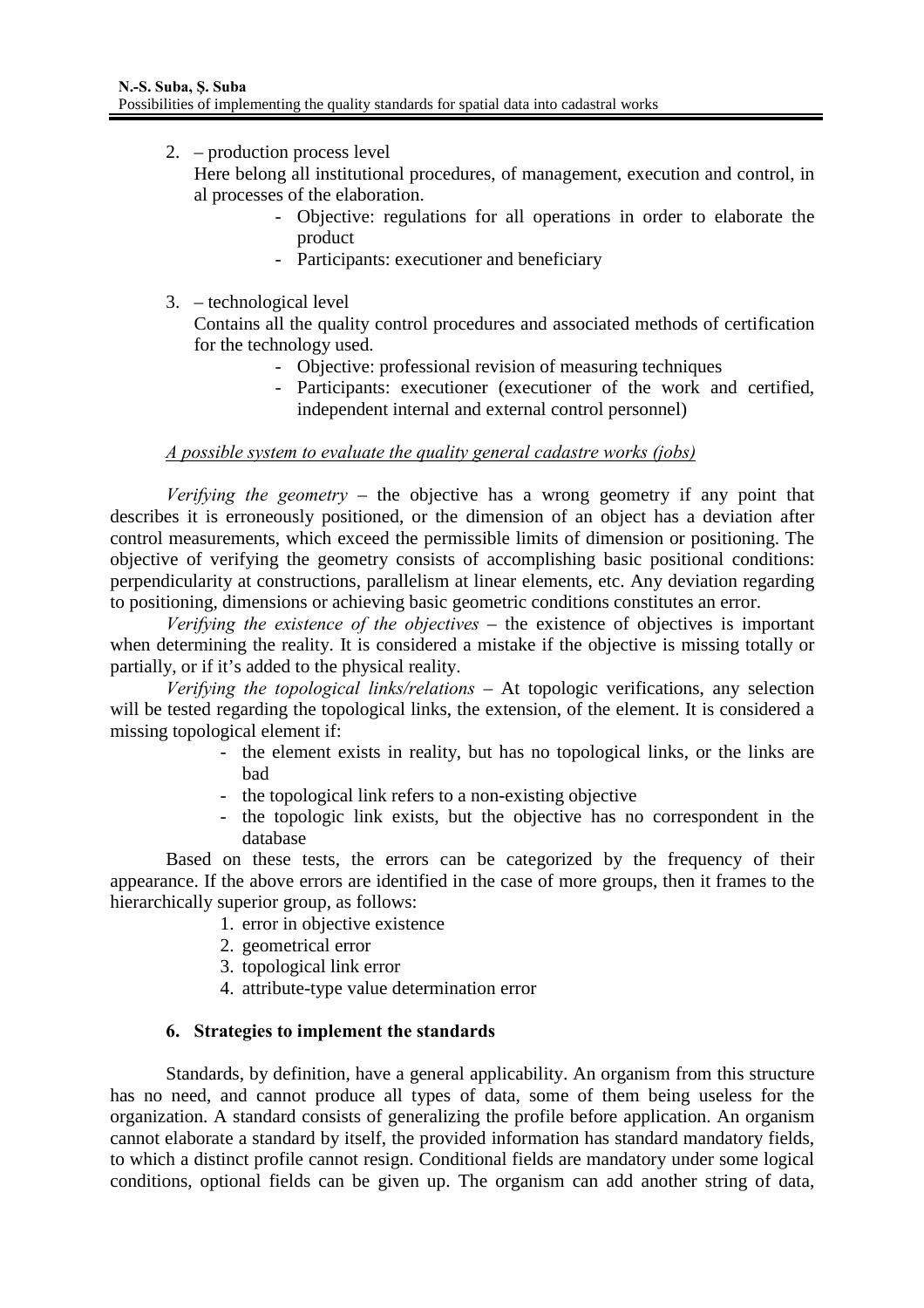based on proper requirements, which do not counter with general requirements of the standard. The profile is constructed based on these decisions, and naturally comes along with the necessary explanations and documents. From the manager's point of view, more strategies can be elaborated in order to satisfy the needs of the beneficiaries.

The organization can specify the same standard for all products, which must be used in a single document for the whole organization. The advantages are the easier development and maintenance of the applications, the standardized dataflow and the coherence in product structure. The disadvantages would be the creation of bulky reference documents and the slow actualization rate.

A *data quality model* has two purposes:

- follows the application of the elements and sub-elements of quality in an organization, as well as what measures of quality evaluation is applied on the dataset
- establishes quality requirements for these datasets. There are already existing elements, but at the current time there are not unambiguously defined, there is no general direction (Finland, Sweden)

#### **7. Conclusions**

In order to evaluate data quality in terrestrial measurements and cadastre, we begin with the definition of certain specifications for each product (creating the network of fundamental points, introduction of general cadastre, creating topographical base maps, creating digital maps from analogue ones or from photogrammetric images).

The next step is the definition of objective classes and groups, respectively the definition of characteristic attributes for each group of objectives.

The more difficult part is to establish the conformance level (confidence, exactness) for each type of job, and moreover, for each group of objectives in these jobs.

Defining all these elements should be the objective of some standards, which would assure the regularity of topographical and cadastral data in the whole country. Only after we have these premises can we evaluate the quality of the jobs.

The vast majority of geometrical data quality evaluation can also be done at the current phase, with the help of statistics and theory of errors. The lack of clear regulations regarding uniform identification and representation of map objectives makes this operation difficult.

There is no type of regulation available to evaluate the quality of the other types of data, used in the cadastral domain.

The standardization of quality evaluation has beneficial effects on spatial data users. User complaints are reduced, confidence in these data are rising, and costs caused by decisions made based on these erroneous data are cut. But a dataset can never be without errors. In order to achieve a high quality level we need a big effort, time and money.

The value of costs in an application, based on erroneous data, can be estimated. This sum of money should be invested in quality management. The effect can be expressed in the level of conformance of the quality.

The last conclusion is that, if there were two key points to perfect the data quality, they would be prevention and correctness. Prevention of the errors is considered to be superior to error detection, because detection is usually costly, and does not guarantee a 100% success. The best way to prevent errors is to follow the regulations regarding the specifications, structure, dataset, and procedures of implementation and evaluation.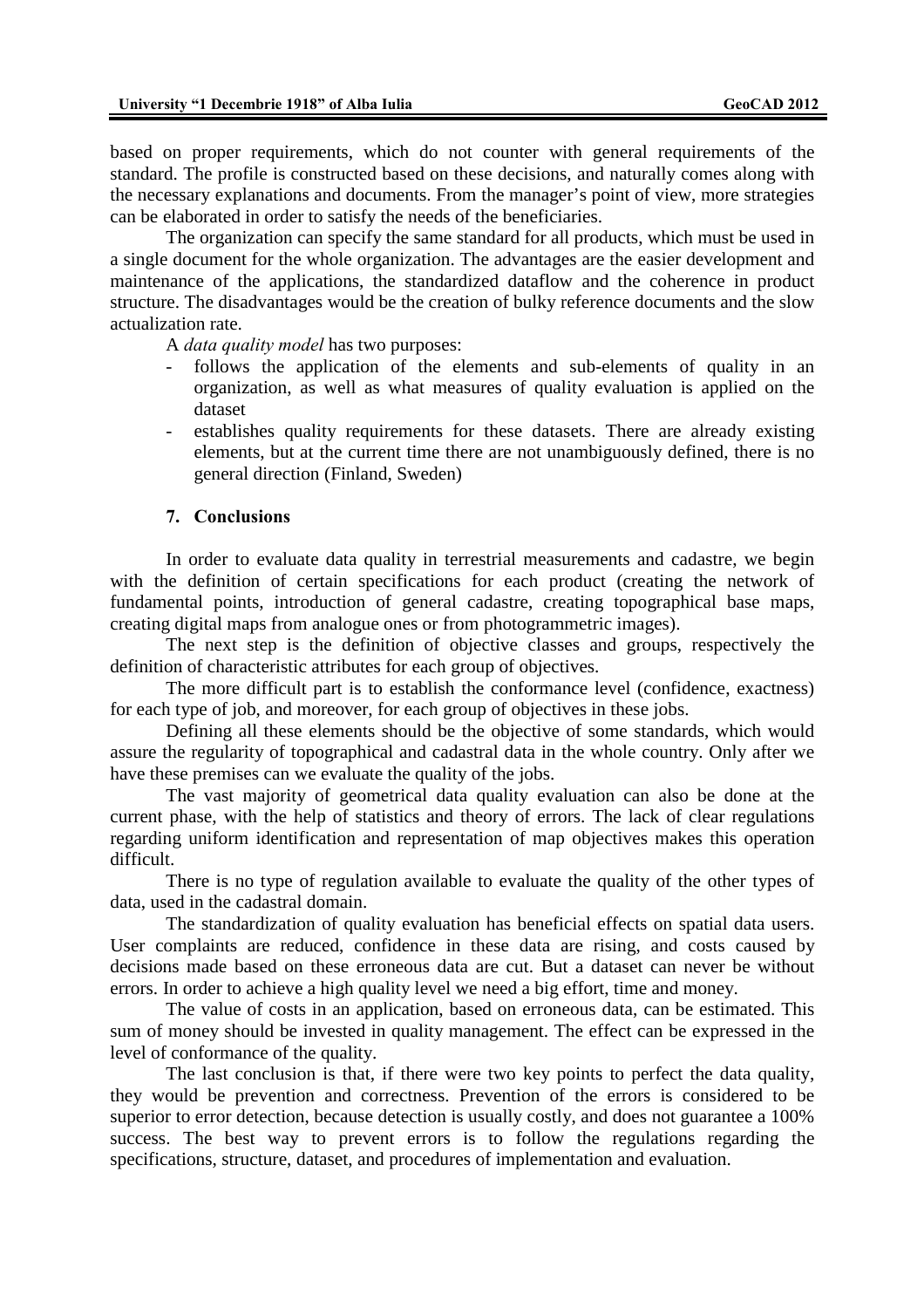#### **8. References**

- 1. *Busics Gy. Minőségügy Soproni Egyetem Földmérési és Földrendezői Főiskolai Kar University of East London – School of Surveying 1997*
- 2. *Danciu V. Teoria prelucrării măsurătorilor geodezice Îndrumător de lucrări Partea I, Editura Conspress, 2003;*
- 3. *Detrekői A. Kiegyenlitő számitások Tankönyvkiadó Budapest 1991*
- 4. *Dragomir P., Tămăioagă G. ş.a., Topografie Inginerească,*
- 5. *Droj, G Quantifying the Uncertainty of Spatial Data, ZAC, Cluj, 2008 Editura Conspress, Bucureşti, 2000;*
- 6. *Droj, G, Suba, S. Role of Data Quality in GIS Decision Support Tools, Szekesfehervár GIS Open 2009*
- 7. *Enătescu, A., Enătescu,M. Calitate. Terminologie comentată. Ed.Tehnică, Bucureti, 2000*
- 8. *Fotescu N., Teoria erorilor de măsurare şi metoda celor mai mici pătrate , Editura I.C.B., 1978*
- 9. *Fotescu N., Săvulescu C., Indrumător pentru lucrări practice la teoria erorilor, Editura I.C.B., 1978;*
- 10. *Garvin, D.A. Managing Quality: The Strategic and Competitive Edge. New York:Free Press, 1988*
- 11. *Harnesk, R., Abrahamsson, L. TQM: an act of balance between contradictions, The TQM Magazine, volume 19, issue 6, 2007*
- 12. *Hellsten,U., Klefsjö, B. TQM as a management system consisting of values, techniques and tools. The TQM Magazine, 2000, vol.12,issue 4,pp.238-244*
- 13. *Jakobsson, A. Giversen, J. Guidelines for Implementing the ISO 19100 Geographic Information Quality Standards in National Mapping and Cadastral Agencies, www.eurogeographics.org, visited in march 2009*
- 14. *Jakobsson, A. Giversen, J. On the Future of Topographic Base Information Management in Finland and Europe, Dissertation for degree of Doctor in science, 2006,*
- 15. *Joos G. Data Quality Standards, XXIII FIG Congress , 2006*
- 16. *Mittoneau, H. O nouă orientare în managementul calităii : apte instrumente noi.*   $E$ ditura Tehnică, Bucure ti, 1998
- 17. *Niculiţă, L. Aplicaţii ale managementului calităţii, Editura Conspress, Bucureşti, 2009*
- 18. *Niculiţă, L. Managementul şi ingineria calităţii, Editura Academiei Române, 2005*
- 19. *Østensenstensen, O; Smits P. ISO/TC211: standardisation of Geographic Information and Geo-Informatics, Canada International Geoscience and Remote Sensing International Symposium 2002*
- 20. *Popp C., Gillich N., Praisach V.I., Elemente de teoria probabilităţilor şi statistică matematică, Editura Eftimie Murgu, Reşiţa, 1998;*
- 21. *Stamatis, D.H. TQM Engineering Handbook, Marcel Dekker, 1997*
- 22. *Tămăioagă Gh. Tămăioagă D. Cadastrul general şi cadastrele de specialitate Editura Matrix Rom Bucureşti 2005*
- 23. *van Oort, P. Spatial data quality: from description to application, NCG Nederlandse Commissie voor Geodesie Netherlands Geodetic Commission Delft, December 2005.*
- 24. *\*\*\* MSZ 7772-1 Digital maps Part: 1 Digital Base Map. Conceptual Model Magyar Szabvany 1996*
- 25. *\*\*\* OpenGIS® Simple Features Specification For SQL Revision 1.1, Open GIS Consortium 1999*